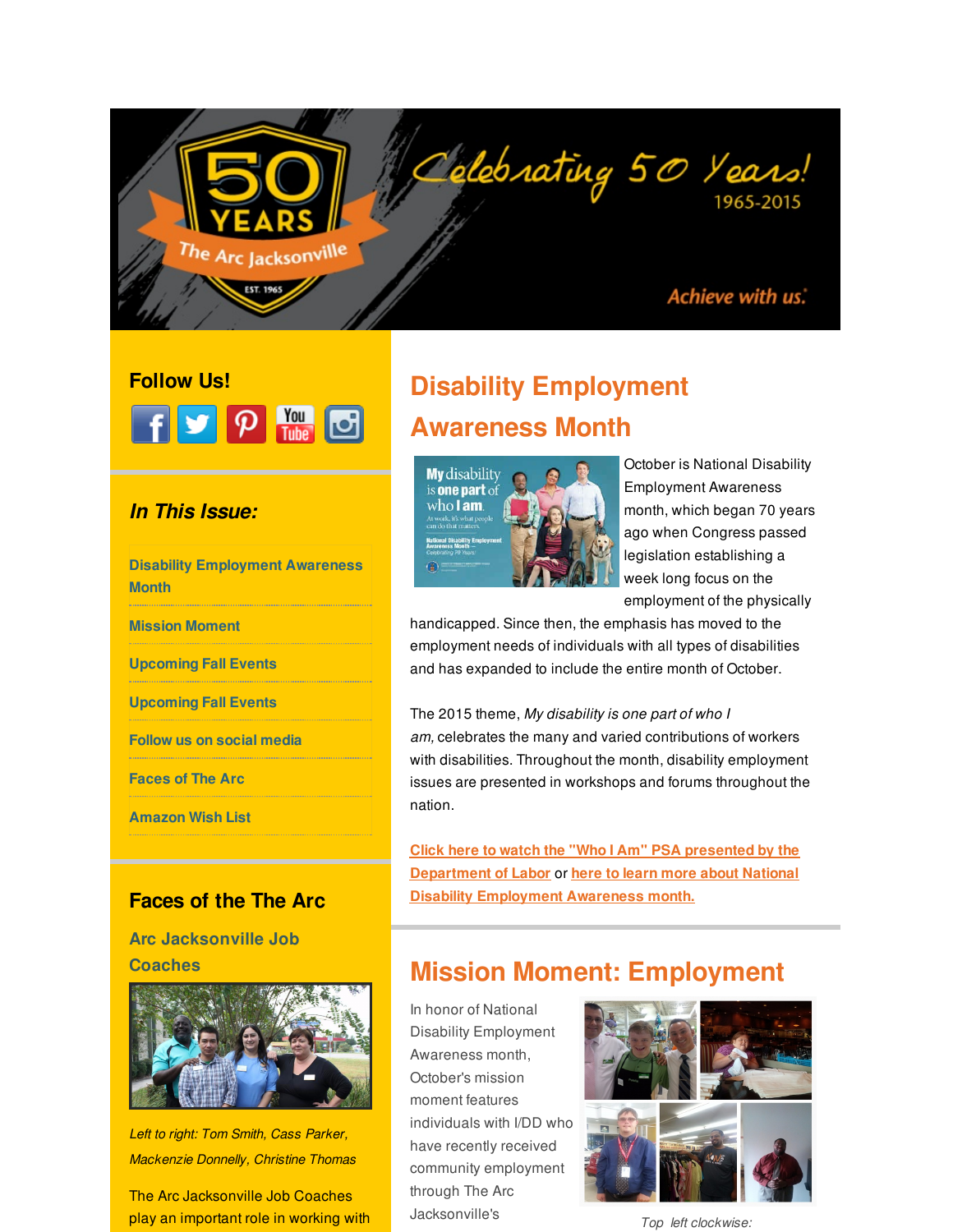individuals with all disabilities *Andy, Lauren, Wade, Ryan, Jerry* seeking community employment. Securing jobs for individuals with intellectual, developmental and other disabilities may be a time-consuming process, but it is definitely rewarding for job seekers and employers alike.

Job Coaches prepare people with disabilities by thoroughly training them for the workplace. They help job seekers further develop skills they have and coach them in acquiring new competencies.

Coaches also help

employers change existing staff responsibilities to create a new job or to bring together a combination of new job tasks that didn't exist before; this is often called "job carving." The goal is for an employer and job coach to work together to create a job that will fit both the job seeker's skills and the employer's needs. When employers participate in job carving, the job description is more flexible and the opportunity for hiring increases.

The biggest reward for the job coaches is knowing they've placed someone one step closer to achieving economic independence.

Arc Jacksonville job coaches, Cass Parker, Tom Smith, Christine Thomas and Mackenzie Donnelly, are working hard to get individuals with disabilities placed in community employment.

In a Q&A discussion, job coaches discuss their journey in seeking community employment for individuals with disabilities.

### **Click here to read the Q&A [discussion](http://r20.rs6.net/tn.jsp?f=001y1ltD-1ldJDzDiVwNHG-Es5HooYJqU2RTJRjSvwn_LiyjeQXwVNZuERjxSdZLBscAzwDMnmEIHDetjC4ClthJcVEieElbD-b25KjzNX4-d4u4z4tJB070TlFFv0b9sidjxiLP4WoQP6rCgIJkt8aiC5IfR_ZS7HwLcc3jhw5Gqc1Y-cH5t42PTtQ3DYiZ63G6I_Vh5v6TJE5LjO5ooGeWerwJ2WMLYf91RJcCxqBZWSPTAgzIsX19uLpsP4-ZPzhfKNWvUfTSgJkJeoEnOR43MHwNSdJWY0yrRuQ4VUbbMrKSYqr_vzK0e5X1pSV8A-ctoaF35gRc5M72XUhTjX-IPonAmxWJq4A6eYYQC8zh9QaE6BMhkjyvaTIVMP4rtISBSFGLiM-xXs=&c=&ch=) with each job coach.**

To find out more about The Arc Jacksonville's Employment Services Department, contact Susan Hamilton, Vice President, Employment at

Employment Services team.

**Click here to read more about Andy, Lauren, Wade, Ryan and Jerry's community [employment.](http://r20.rs6.net/tn.jsp?f=001y1ltD-1ldJDzDiVwNHG-Es5HooYJqU2RTJRjSvwn_LiyjeQXwVNZuERjxSdZLBsci-KmTCOmrGEu3TWcE8IXsnLSctcLSFSbvK3_riAy7fznQxiPgp4mI9LINrIBSNd4uwd8c4Kk9XmuAfQOJ0qy5njqAoLnlb0559X2eylJnUgTHTl-xa56skQ1f0LMvELHUE46RLk12RirHBQHOLrt0hdINiE4fhJBzbdl24mjsrVNfU4l-jAbWgfnbYNa8uoECt6aU9Yp9UMkxNq3ho47S8iQ9UPPTthhJfguEP_7sU5rHo7I8-g4pmWdzY1vjeIqyp9ktlLCDN1c5N2YH8YMfI4Ry50eY_C_Hp6NTMMiZMKhQADKyajnVg==&c=&ch=)**

# **New Faces on Employment Services Team**





Janet Cunningham Evelyn Colon

Janet Cunningham and Evelyn Colon recently joined The Arc Jacksonville's Employment Services team.

Janet will coordinate the High School High Tech program, which assists, encourages and guides students with disabilities to successfully complete their secondary education in nontraditional career fields, such as technology.

Evelyn will serve as the Business Relations Specialist. She will concentrate on securing commitments from business leaders to hire persons with disabilities and work with company personnel to identify specific positions where Arc personnel Arc constituents would add add value to the workforce.

**Welcome aboard Janet and Evelyn!**

# **Upcoming Fall Events**

**The Arc Jacksonville's 50th Anniversary Celebration November 13, 2015**



The Arc Jacksonville honors its 50th anniversary with the return of a special celebratory *Dinner with Bill* on Friday, November 13, 2015. With a nod to the past and a look to the future, *Dinner with Bill*

will commemorate The Arc Jacksonville's rich tradition of designing innovative programs to help individuals

with intellectual and developmental disabilities achieve their full potential.

**Click here for more [information](http://r20.rs6.net/tn.jsp?f=001y1ltD-1ldJDzDiVwNHG-Es5HooYJqU2RTJRjSvwn_LiyjeQXwVNZuMnvguvKyD4DPTXvlzbRiGJxrGlnmJ2NLtIA6inkseloxK7Q1BvgcB7-eM4c9HNDtYg1LhPjBb729m62b6v1qPbGOMaPf-dVYvD3FrzUZUUadUjygHiee1lpR_CduwIw3nKpDmXr7F4lG0V89UUHb01p3QDOZyxTIx6ZCtxCG-gbFbW4Xavwpoc_qIDoeDVPCnnuPguHk5S4xU5UHaOHXsR83yJTE-DxEL_poklWpKFajPr8LWSLetisLCGHeaqua_fz_Gekpzkz_9M-LUI5ThfYQlvUnj6LjeugTeUkRbRzOJXTX8_DvUY=&c=&ch=) on Dinner with Bill**